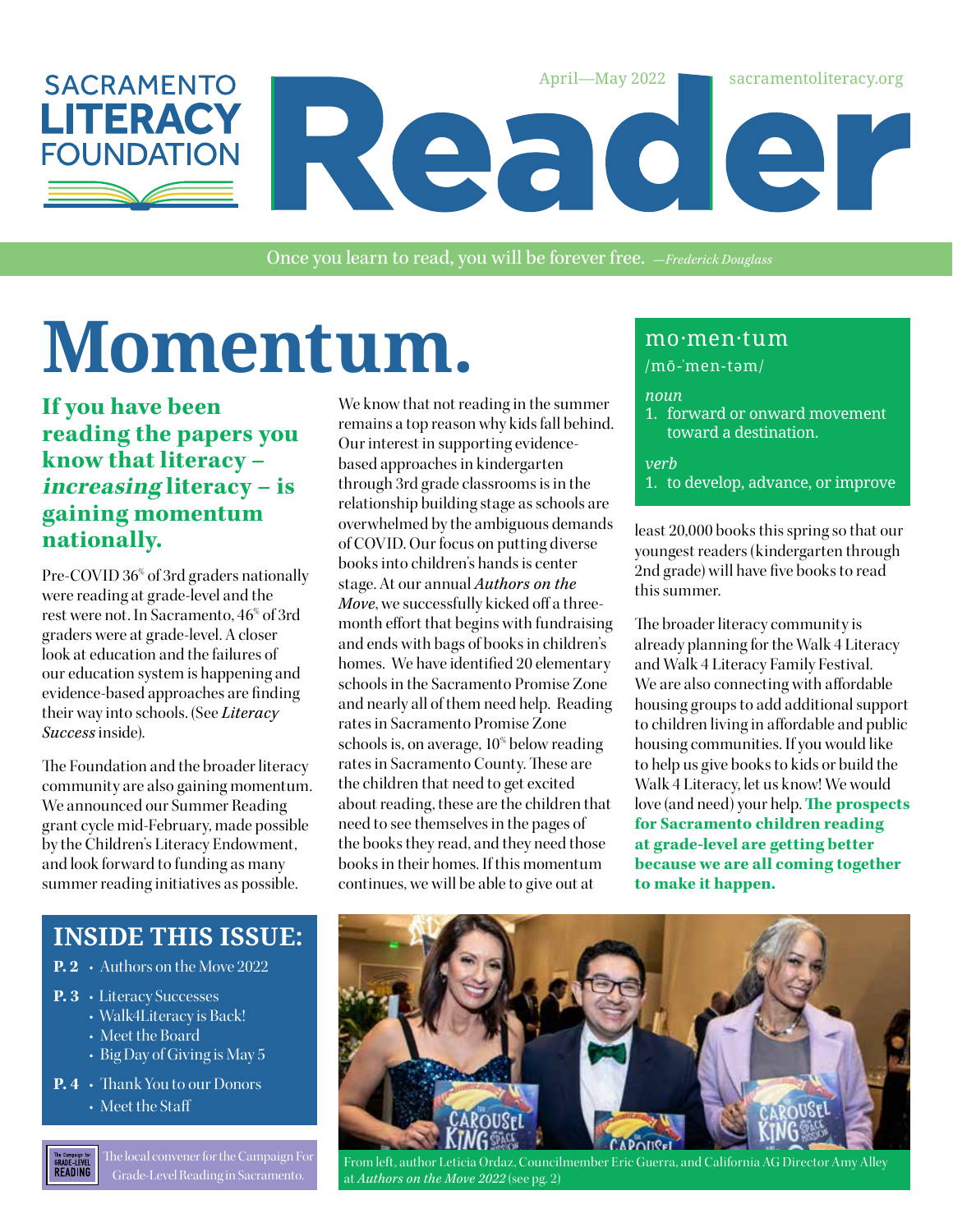## **SACRAMENTO LITERACY FOUNDATION**

2411 Alhambra Blvd, Suite 120 Sacramento, CA 95817 (916) 836-3540 • sacramentoliteracy.org

### **MISSION**

The Sacramento Literacy Foundation's mission is to improve lives by collaborating with organizations in our community to advance literacy skills.

### **VISION**

Our vision is to have all children and all adults develop the literacy skills they need to fully participate in our economy and in our democracy.

### **OUR GOALS**

- Increase philanthropic literacy funding toward the goal of all children reading at grade-level
- Insert reading sciences into the community literacy and education systems
- Advocate for a fully literate community

### **FOUNDATION BOARD OF DIRECTORS**

James Deeringer, President Robert Honaker, Vice President Denise Timmons, Secretary Sean Burke, Treasurer Clark Carter Randy Getz Nancy Lawrence Abby Lunardini Mary Ellen Shay Neill SooHoo

### **FOUNDATION STAFF**

Executive Director, April L. Javist Administrative Director, Jenny Winstead Event Fundraising Manager, Toyin Spencer

The Sacramento Literacy Foundation is a 501(c)(3) tax-exempt organization. Donations are tax deductible to the extent allowed by law. Please consult your tax advisor. Tax ID #68-0029756.

> **NEWSLETTER LAYOUT** T.Dogg Studios



the/Move! **A DEBUT YEAR** 

**Our twentieth anniversary of hosting Authors on the Move was indeed a debut year and a tremendous success!**

The night started with a champagne reception hosted by Fizz Champagne and Bubbles Bar at our new venue, Kimpton, the Sawyer. Twenty-three California authors, and one New York author, circulated the room while a gourmet four-course meal was served with specialty wines from the Sobon Estate. Auctioneer Pat Hume helped us raise more funds than ever before, allowing us to purchase 14,000 diverse children's books which will find their way into children's home this spring. Emcee



Beth Ruyak then led the room in a captivating conversation with New York Times bestselling debut author Zakiya Dalila Harris who authored *The Other Black Girl*.

Everyone seemed to enjoy the opportunity to be out-and-about and connect with old and new friends. A special thank you to our talented authors, incredible volunteers, and board of directors who all helped make this night spectacular.

**A huge thank you to all of our literacy philanthropists who took part in Authors on the Move this year, we truly appreciate your support.** 

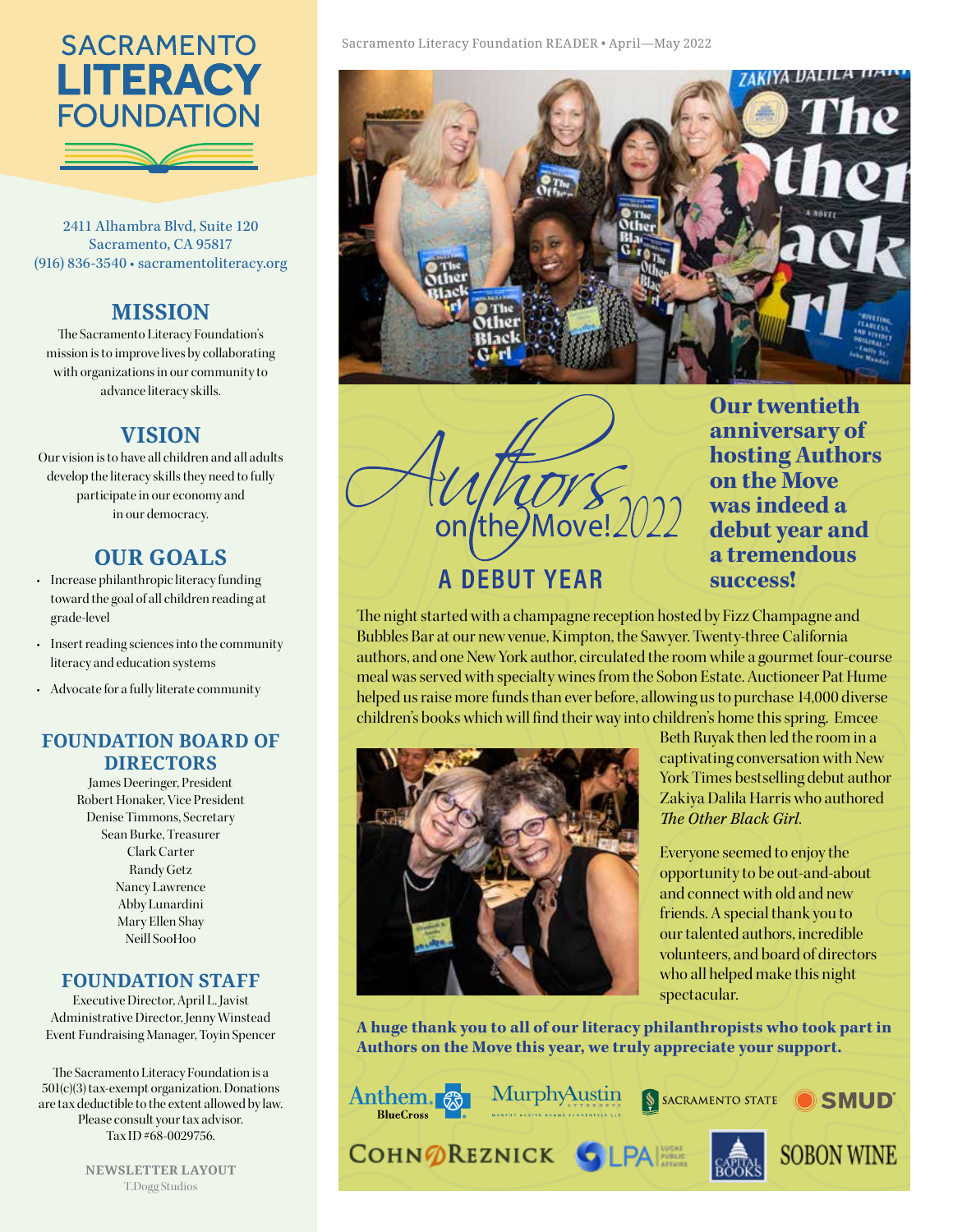### **LITERACY SUCCESSES: Mississippi Seeing Grade-level Successes**

### **Mississippi passed a hallmark literacy act in**

**2013** that has yielded another year of great results for K-12 students. The Literacy-Based Promotion Act, which was implemented in the 2014 school year, focuses on early prevention and intervention to help Mississippi children develop the reading skills required for 4th grade. In addition to providing diagnostic assessments to identify students with reading challenges, the Literacy-Based Promotion Act also requires all 3rd grade students to take an assessment at the

end of their school year to determine if they have the reading skills required to matriculate into the 4th grade. As of 2019, *85.6% of 3rd graders passed the test*, meaning a majority of Mississippi 3rd graders are reading at or above gradelevel. As a comparison, approximately 36% of 3rd graders nationally are reading at grade-level versus approximately 46% here in Sacramento. Some students are exempt from the test in Mississippi, including English Language Learners and students with disabilities, and two rounds of retests are available as well as plenty of practice test material. Beyond requiring a



**On the Big Day of Giving,** we will

be raising funds for diverse books for children in the Promise Zone. Our goal for the Big Day of Giving is to raise \$60,000 which will equal 6,000 books in six elementary schools for their kindergarten through 2nd grade students. **On this year's Big Day of Giving, we're partnering with Fizz Champagne and Bubble Bar for A Toast to Literacy.** Fizz has graciously offered to donate 25% of their proceeds on May 5, 2022 to the Foundation.

**Let's raise a glass for literacy together and enjoy a fun day!**

### **MEET THE BOARD: Abby Lunardini**



**A Sacramento native and life-long reader,** Abby believes that early access in reading

and the arts can change the trajectory of a child's life – and transform our communities along the way. Abby brings an accomplished background in marketing -- she is currently the Chief Marketing Officer of Truity, which in 2021 was named by INC Magazine as one of top 500 Fastest Growing Private Companies. Prior to Truity, she served as the Chief Communications and Brand Officer for the Chan Zuckerberg Initiative and Vice President for Brand Marketing

and Communications at Virgin America. Abby has also held senior communications roles in academia and politics, including serving the Executive Communications Team for former California Governor Arnold Schwarzenegger and leading advocacy communications for University of California system. She started her career as a staffer for U.S. Senator Dianne Feinstein. She was named a "Top 40 PR pro under 40" by PR Week. Abby is also a volunteer for TurnAround Arts: California, the nonprofit organization co-founded by renowned architect Frank Gehry and arts education advocate Malissa Shriver. Abby now lives in Penryn with her husband and three young children – in a house that she claims can have a distinct "Lord of the Flies" vibe.

year-end test for 3rd graders, the act also acknowledges the importance of parent and family involvement in their child's success. If a K-3 student is identified with a substantial deficit in reading, educators in Mississippi are now required to notify the family, identify supports and services, describe the supplemental instruction needed for remediation, and provide strategies for families to support their child's reading skills at home. Mississippi has highlighted that literacy rates are not just a student or a school's problem, it is a community problem that needs community action.



### **Walk4Literacy is back!**

**We're thrilled to announce that the Walk4Literacy is happening Saturday October 1, 2022!** 

The Walk4Literacy is an annual walk to raise awareness and funds for children's literacy in Sacramento, and after turning virtual in 2020 and pausing in 2021 due to COVID variants, we are so excited to get back together in person this year. Join the community for a fourmile walk starting at McClatchy Park as we call attention to the importance of literacy skills and walk by four public elementary schools that need your help. The walk will end back at McClatchy Park for a family fun festival with music, food, and free books. The Sacramento Literacy Foundation is working alongside community organizations and partners to make this year's Walk 4 Literacy the best yet.

**For more information, check out walk4literacy.org.**